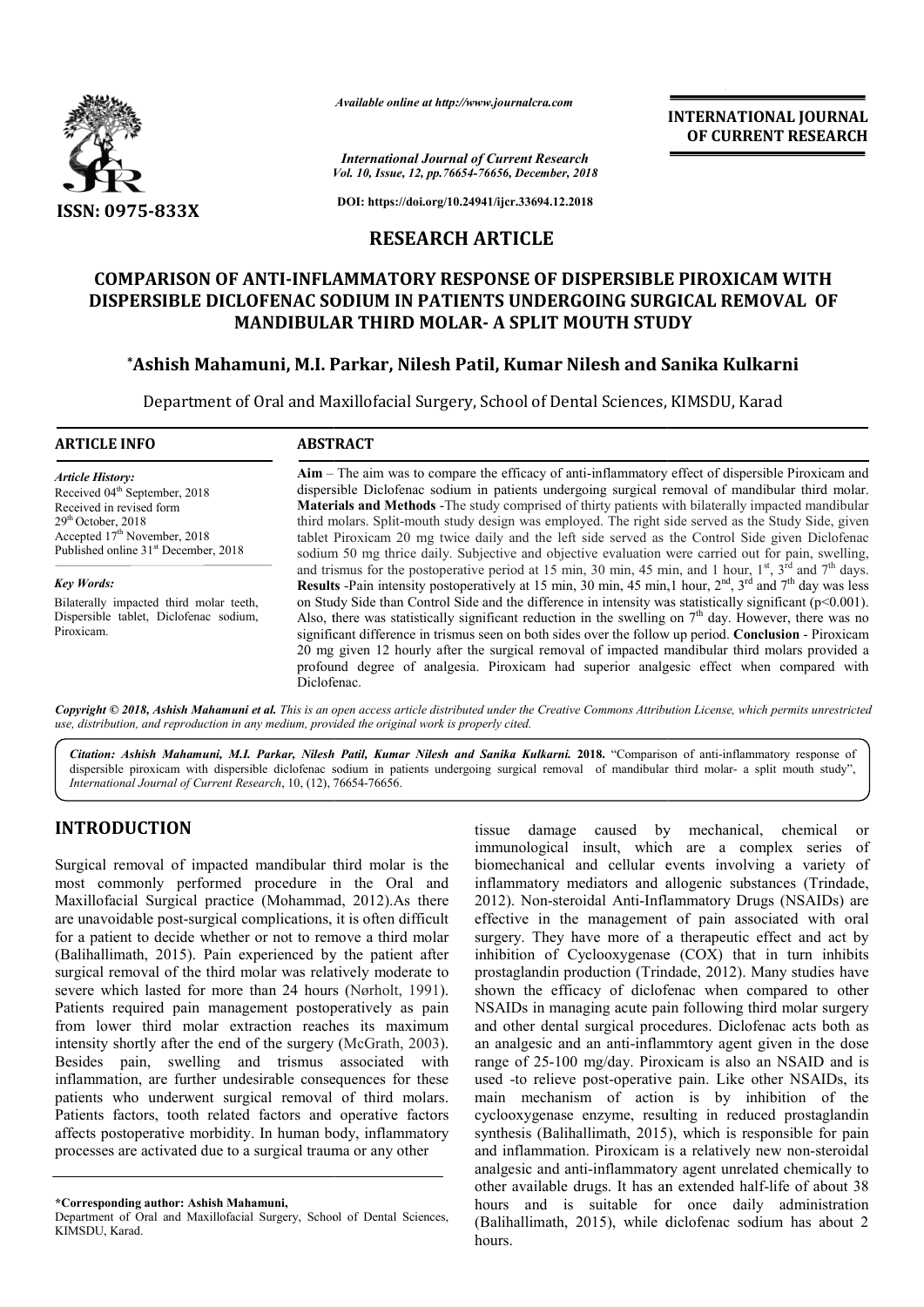The purpose of this study was to compare the efficacy of dispersible Piroxicam and dispersible Diclofenac sodium in the management of post-operative pain, swelling and trismus after lower third molar surgery.

## **MATERIALS AND METHODS**

After due approval of institutional ethical committee, a split mouth study was conducted in 30 patients who required surgical removal of mesioangularly impacted mandibular third molar on both sides, due to rarity of bilateral condition a minimum sample of 30 was decided. The study included male and female patients aged between 18 to 35 years, with mesioangullary impacted mandibular third molar teeth on both sides and posted for surgical removal. Patients who took more than 15 min and less than 45 min only and willing to participate in the study were included. Medically compromised patients eg. Patients with Diabetes mellitus, renal diseases, liver diseases etc.and patients with known hypersensitivity to NSAIDs and local anesthetic agents were excluded. All patients were informed about the nature of the study and a written informed consent was obtained before participating in the study. All patients were subjected to the same standard surgical protocol by the same surgeon. Patient's sides were divided into two groups. Right side was considered as the Study Side (SG) and left side was considered as the Control Side (CG). After extraction, Tab. Piroxicam DT 20 mg (Dolonex DT, Pfizer Ltd. Mumbai, India) twice daily was used on Study Side whereas, Tab. Diclofenac sodium 50 mg (Voveran-D, Novartis Pharma, Mumbai, India) thrice daily was used on the Control Side. The main study outcome was reduction in pain. Pain was assessed after 15 min, 30 min, 45 min, 1 hour, and on  $2<sup>nd</sup>$ ,  $3<sup>rd</sup>$  and  $7<sup>th</sup>$  post-operative days and was recorded by the patient, according to Visual Analogue Scale. Extraoral examination was done at  $2<sup>nd</sup>$ ,  $3<sup>rd</sup>$  and  $7<sup>th</sup>$  postoperative day for assessment of swelling and trismus. The findings were recorded and compared between the two groups. Assessment of post-operative swelling was done by using a measuring tape. The distance between lower attachment of ear lobe to the corner of mouth and from the angle of mandible to the outer canthus of eye on the same side were measured and compared with baseline dimensions on the  $2<sup>nd</sup>$ ,  $3<sup>rd</sup>$  and  $7<sup>th</sup>$  day. Percent swelling was calculated using following formula.



Presence or improvement of trismus was evaluated by measuring interincisisal distance between the incisal edges of maxillary right and mandibular right central incisor teeth on maximum mouth opening using a Vernier's calliper on the  $2<sup>nd</sup>$ , 3<sup>rd</sup> and 7<sup>th</sup> day. All the treatment modalities were performed on an outpatient basis, following standard practices.

**Statistical Analysis Details:** All the data entered in to Microsoft Excel 2010. The software used to perform analysis was SPSS (Statistical Package Of Social Sciences) Version 17. The test used were descriptive statistics to get minimum value, maximum value, Mean Std Deviation. There were total 2 groups (SG and CG). The Pain score among groups were compared for over a period of time interval by Repeated measures (ANOVA) Analysis of variance was used to compare among groups while Bonferroni's Post hoc Test was used to do paired wise comparison. Same was done for Trismus Score. The Intergroup comparison was done by Independent 't' Test. The percentage of swelling were compared by Friedman's test (Non-parametric Test for ANOVA). While two groups – intergroup comparison was done by Mann Whitney 'U' test (Non parametric Test). The p value was set at  $0.05$  for all tests. The score below is considered statistically significant.

# **RESULTS**

The results of pain, swelling, and trismus on the postoperative days  $2<sup>nd</sup>$ ,  $3<sup>rd</sup>$ , and  $7<sup>th</sup>$  were compared [Chart 1, Table 1]. There was statistically significant difference seen in pain score at 45 min (p=0.002), on the 2<sup>nd</sup> day, 3<sup>rd</sup> day and 7<sup>th</sup> day (p<0.001).





|  | Table 1. Change in mean pain scores among the two groups (SG vs CG) at different time points |  |  |  |  |  |  |
|--|----------------------------------------------------------------------------------------------|--|--|--|--|--|--|
|--|----------------------------------------------------------------------------------------------|--|--|--|--|--|--|

|         |                  |                 |                 | <b>Period of Study</b> |                           |                           |                           |
|---------|------------------|-----------------|-----------------|------------------------|---------------------------|---------------------------|---------------------------|
|         | $15 \text{ min}$ | 30 min Mean     | 45 min Mean     | hour Mean              | Day 2 Mean                | Day 3 Mean $\pm$          | Day 7 Mean $\pm$          |
|         | Mean $\pm$ SD    | $\pm$ SD        | $\pm$ SD        | $\pm$ SD               | $\pm$ SD                  | SD                        | SD                        |
| SG      | $5.30 \pm 0.83$  | $2.60 \pm 0.90$ | $0.30 \pm 0.47$ | $0.00 \pm 0.00$        | $3.47 \pm 1.04$           | $2.57 \pm 0.93$           | $1.20 \pm 0.84$           |
| CG      | $5.53 \pm 0.98$  | $3.10 \pm 1.07$ | $1.03 \pm 1.15$ | $0.10 \pm 0.30$        | $5.33 \pm 0.71$           | $4.83 \pm 1.23$           | $1.80 \pm 0.99$           |
| P value | 0.32             | 0.05            | $0.002*$        | 0.078                  | $\leq 0.001$ <sup>*</sup> | $\leq 0.001$ <sup>*</sup> | $\leq 0.001$ <sup>*</sup> |

\*p≤0.05, statistically significant

**Table 2. Change in percent swelling between the two groups (SG vs CG) on postoperative days 2, 3 and 7**

|                                | <b>Test Statistics<sup>a</sup></b> |         |         |
|--------------------------------|------------------------------------|---------|---------|
|                                | Day 2                              | Day 3   | Day 7   |
| Mann-Whitney U                 | 363.50                             | 326.50  | 186.50  |
| Wilcoxon W                     | 828.50                             | 791.50  | 651.50  |
|                                | $-1.29$                            | $-1.85$ | $-3.99$ |
| Asymp. Sig. (2-tailed) p value | 197                                | .064    | < 0.001 |

a. Grouping Variable: group